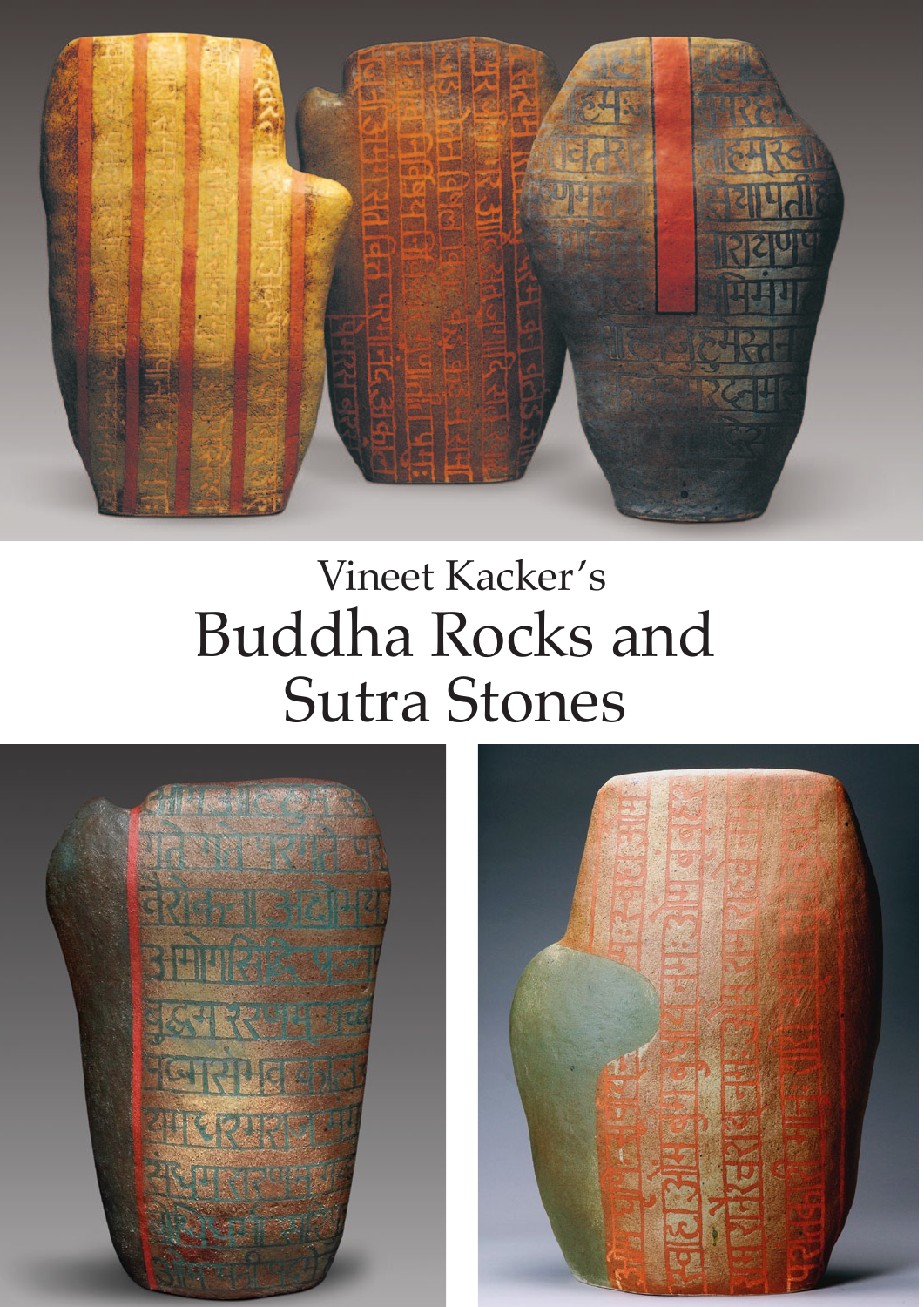



*Facing page, above: Buddha Rocks. 34 in/h. Facing page, below left: Buddha Rock. 22 x 9 x 30 in. Facing page, below right: Buddha Rock-Mudra. 23 x 9 x 34 in. Above left, centre and right: Spirit Markers. 34 x 5 x 5 in.*

*Article by Sarah Bancroft*

**TERRACOTTA HAS BEEN USED FOR MORE THAN FIVE**<br>millennia on the Indian subcontinent to fash-<br>ion everything from the divine to throwaway<br>cups and even in today's large metropolitan centres millennia on the Indian subcontinent to fashion everything from the divine to throwaway cups and even in today's large metropolitan centres it remains relatively easy to locate a clay Ganeshi and pile of *kulaar* at a local *kumar's* stall. (To find the stall you will have to search behind the main drag of shops selling white goods, the latest Levi and Benetton imports and burgeoning coffee shop outlets. But that's another story.)

It comes as something of a surprise, then, to the outsider to find that India has no tradition of what the West terms studio pottery, which puts the handful who call themselves ceramic artists in one of the tiniest minorities of that nation of one billion-plus. Left to shape their own paths, it is simultaneously a testing and privileged position.

At 42, Delhi-based Vineet Kacker is one of the most recent members of that group to be claiming a space

within the burgeoning Indian art world. Kacker had the courage to commit himself to a substantial apprenticeship, first exhibiting seriously only at the end of the 1990s, nearly a decade after his initial training with Ray Meeker and Deborah Smith at Golden Bridge Pottery, Pondicherry. Since 2004, however, when he had his first show at Delhi's Nature Morte, a gallery known for introducing major new talent, it has been clear that the years of preparation are bearing substantial fruit. In April 2008 Kacker joined Kristine Michael and PR Daroz as representatives of contemporary Indian ceramics at the World Ceramics Biennale in Seoul, Korea. In August 2008 he took part in the Tokoname Ceramics Festival in Japan.

Although he still designs a small range of domestic ware, Kacker turned his focus early on to nonfunctional objects, gradually producing a series of totems, tableaux, platters (piling them with fruit or anything else is the last thing you would want to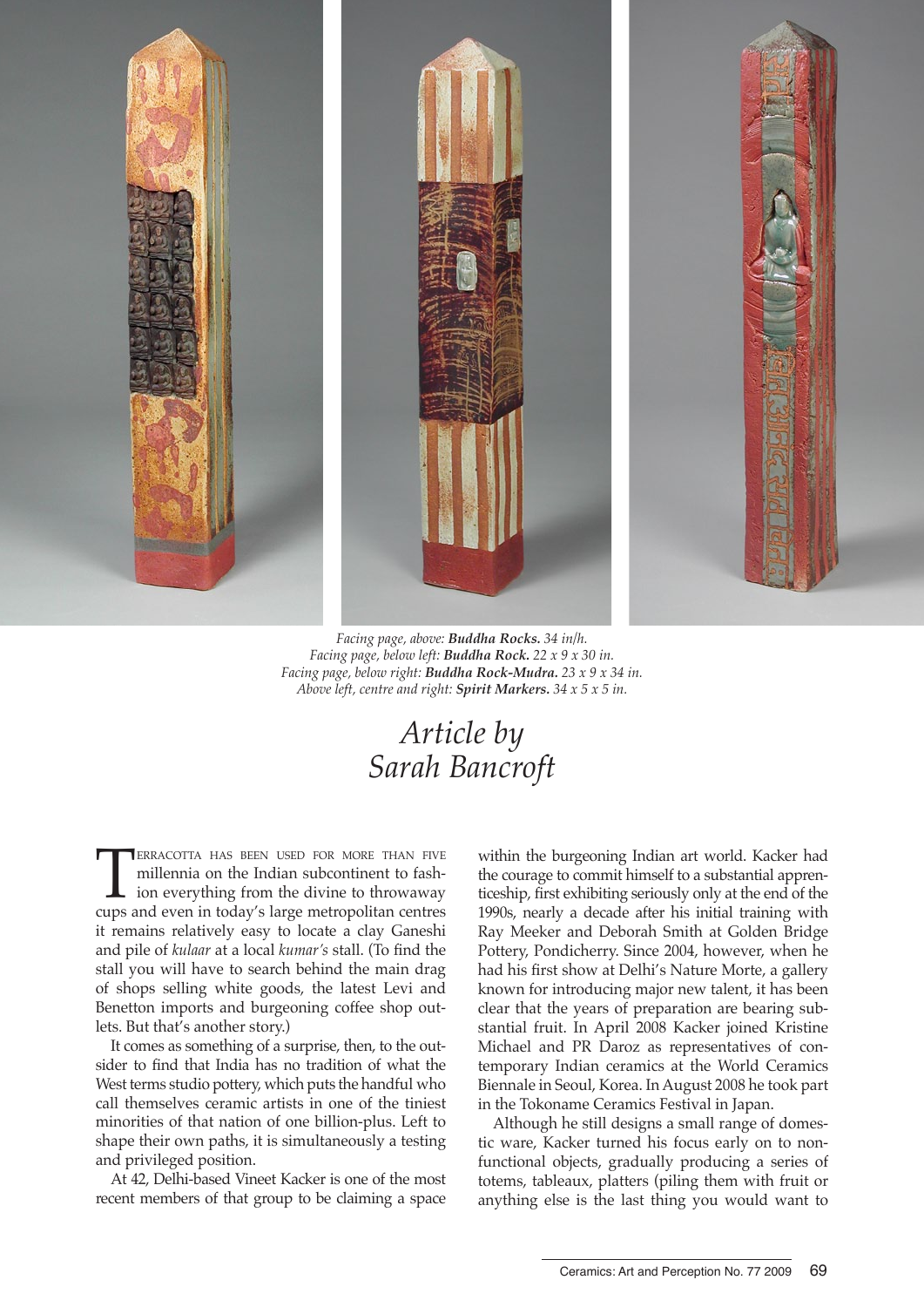

*Sutra Stone. 22 x 12 x 10 in.*

do to them), *Temple Tiles, Spirit Markers, Sutra Stones*  and *Buddha Rocks*. As their motifs and inscriptions indicate (borrowed eclectically from Hinduism, Islam and Buddhism among others), they unashamedly reference the spiritual. However, this is deeply nuanced. As well as delineating something that might be termed 'sacred construction', the playfulness of Kacker's work – at times verging on the profane – disallows any notions of orthodoxy.

Mimicking the language of India's spiritual landscape, the pieces draw the viewer in with a Pavlovian complex of mix-and-match patterning, symbolism and layered texts and tales. Hindu 'god parts', as Meeker has rightly called them (often enough they are compilations rather than one godhead swallowed whole) adorn Buddhist *chortens*; a tile with Ganesh at its centre is labelled 'Made in USA' and exhorts supplicants to call the toll-free 1-800 Good God. Another, *Hanu Remix I*, has Hanuman flanked by pop hearts that could have walked straight off of a T-shirt saying, 'I ♥ New York'.

*Sutra Stone. 22 x 12 x 10 in. Sutra Stone. 22 x 12 x 10 in.*



 One can read these as cynical, compact comments on man's perennial ability to domesticate and tame the gods. These are something akin to India's household shrines, with their telltale signs of adaptation and manufacture, or places of worship the world over that hold half-obliterated marks of an earlier faith supplanted by another, subsequently deemed more politic. But to limit them to such an interpretation would be to miss a much wider exploration.

Nearing the end of two decades as a potter, Kacker brings a formidable array of skills to his output. He is a master of pigment and glaze, deploying a subtle and beautiful array of matt earth colours on stoneware, occasionally piqued by a gloss finish, a note of celadon on porcelain, or binding of coloured thread. He seems as comfortable with the discipline of sharp-edged constructs such as obelisks as with jars that take their lead from knotty-skinned *kohlrabis*; as ready to incorporate a plastic Hanuman or Tibetan woodblock stamp as use his bare hands on the wheel. Such a blend of ingredients is seductive